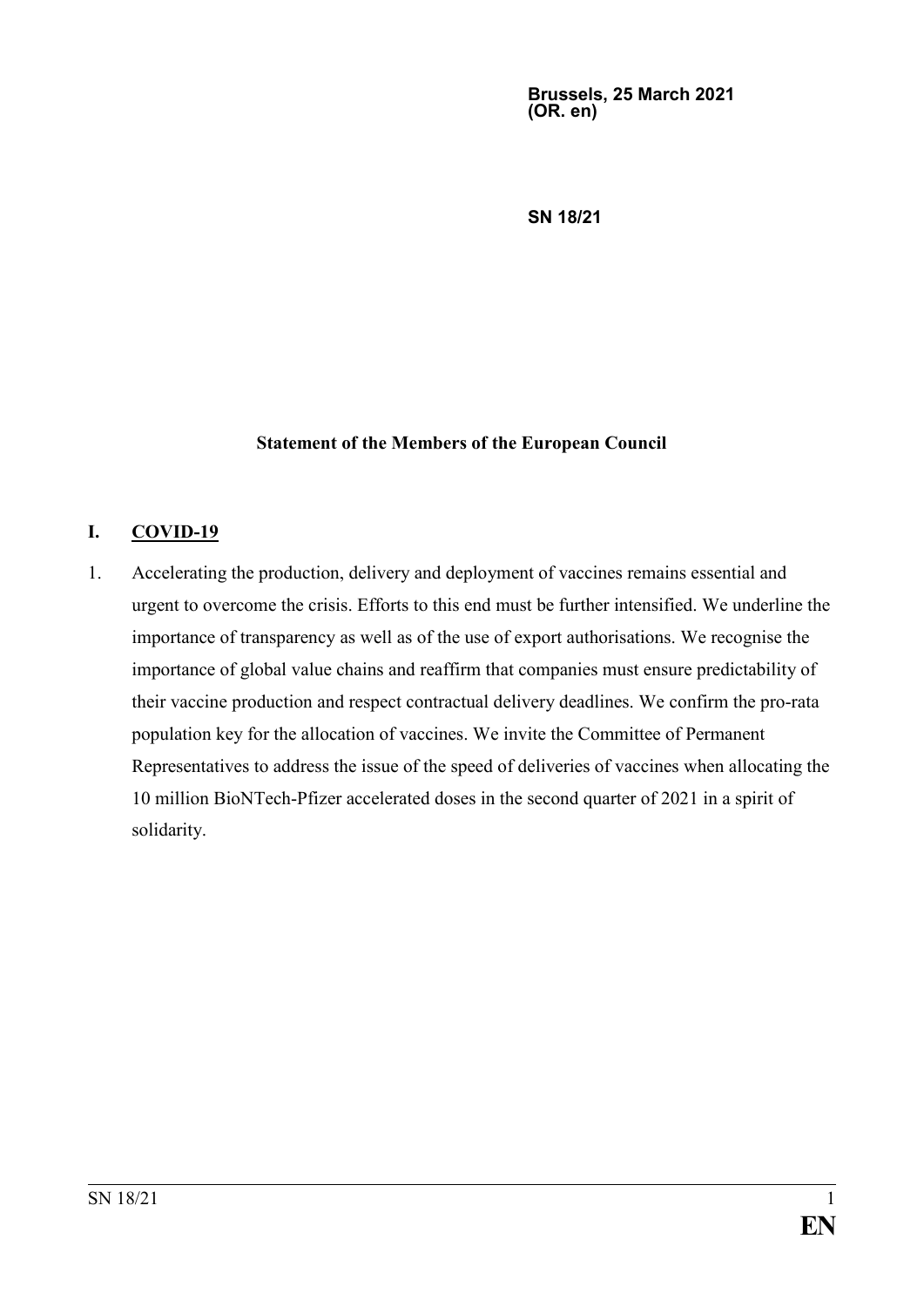- 2. The epidemiological situation remains serious, also in the light of the challenges posed by variants. Restrictions, including as regards non-essential travel, must therefore be upheld for the time being, taking into account the specific situation of cross-border communities, while the unhindered flow of goods and services within the Single Market must continue to be ensured, including by making use of Green Lanes. Preparations should nevertheless start on a common approach to the gradual lifting of restrictions, to ensure that efforts are coordinated when the epidemiological situation allows for an easing of current measures. Legislative and technical work on COVID-19 interoperable and non-discriminatory digital certificates, based on the Commission proposal, should be taken forward as a matter of urgency.
- 3. The European Union will continue to strengthen its global response to the pandemic. Work on setting up a vaccine-sharing mechanism must be taken forward rapidly so as to complement and support COVAX's leading role in ensuring universal access to, and deployment of, vaccines.

## **II. SINGLE MARKET, INDUSTRIAL POLICY, DIGITAL AND THE ECONOMY**

4. We underline the importance of a strong, resilient and fully functioning Single Market and of strictly implementing and enforcing Single Market rules. We stress the need to strengthen the competitiveness and resilience of the European Union's industry, including SMEs, to accelerate its green and digital transitions, including through appropriate vehicles to support multi-country projects, and to address strategic dependencies. In addition, the update of the industrial strategy for Europe should take into account lessons learned so far from the COVID-19 crisis and support the recovery effort.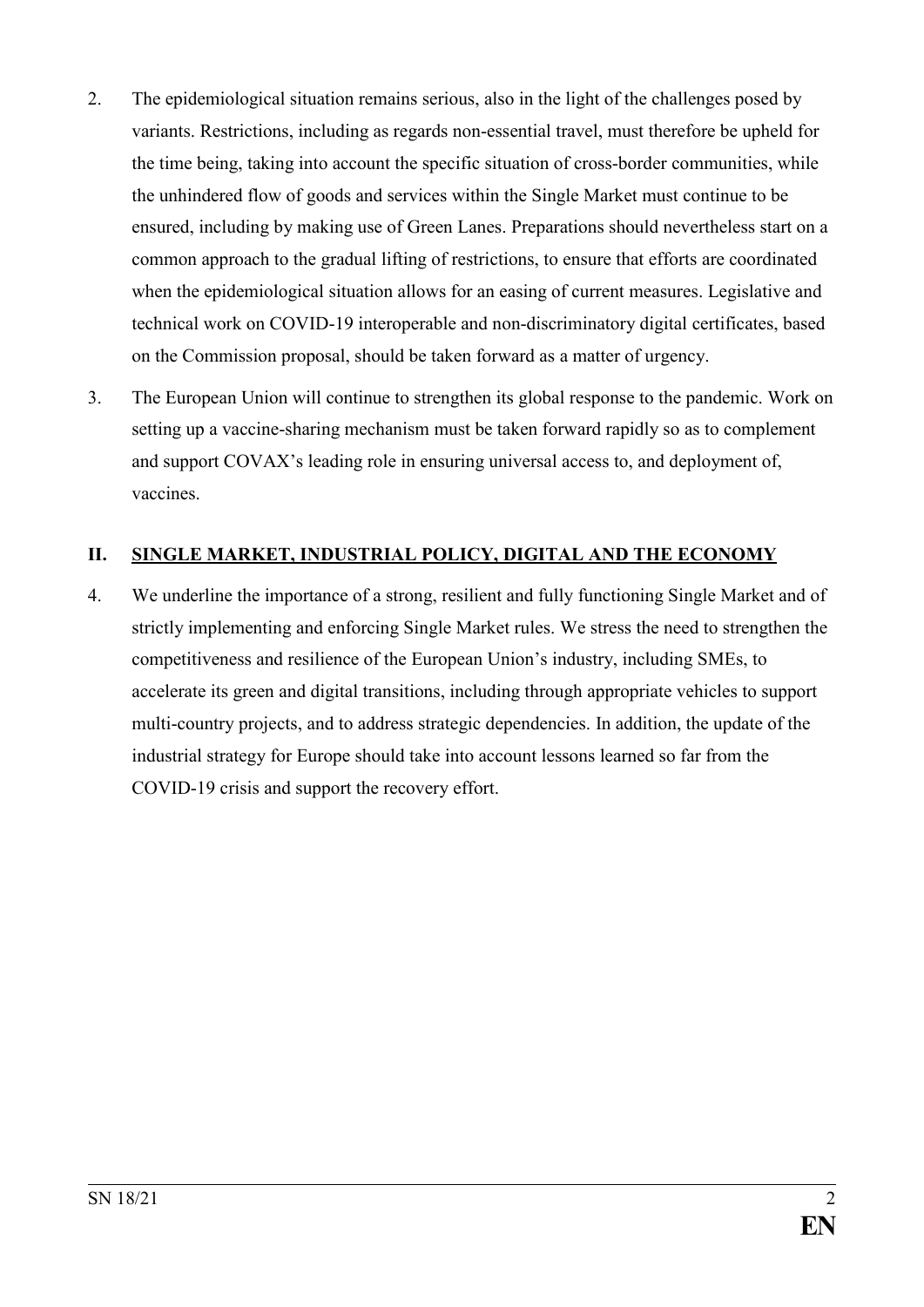- 5. We stress the importance of the digital transformation for European recovery, for its prosperity, security and competitiveness and for the well-being of our societies. In that context, we recall the European Council conclusions of 1-2 October 2020 and of 10-11 December 2020. Furthermore, we underline the need to enhance Europe's digital sovereignty in a self-determined and open manner by building on its strengths and reducing its weaknesses and through smart and selective action, preserving open markets and global cooperation. The Commission's communication '2030 Digital Compass: the European way for the Digital Decade' is a step towards charting Europe's digital development for the next decade. We invite the Council to examine it swiftly with a view to the preparation of the envisaged Digital Policy Programme.
- 6. In addition, we:
	- a) invite the Commission to identify further systems of critical technologies and strategic sectors, in order to strengthen and refine the European policy approach towards them;
	- b) invite the Commission to widen the European Union's policy toolbox for digital transformation, both at the European Union and national level, and to use all available instruments from industrial, trade and competition policy, skills and education, research and innovation policy and long-term funding instruments to facilitate the digital transformation;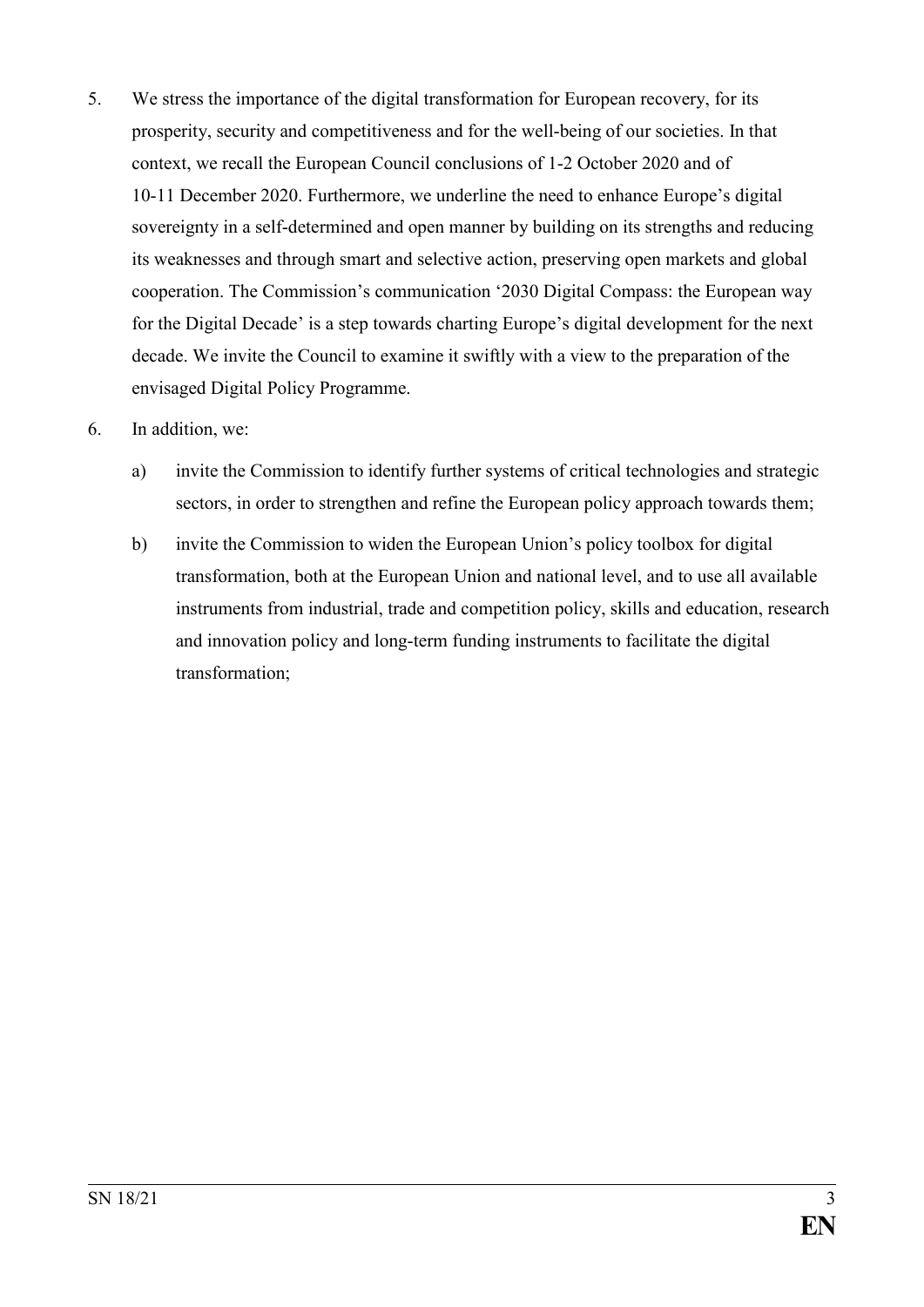- c) call for better exploiting the potential of data and digital technologies for the benefit of society, the environment and the economy, while upholding relevant data protection, privacy and other fundamental rights and ensuring the retention of data necessary for law enforcement and judicial authorities to exercise their lawful powers to combat serious crime; we recognise the need to accelerate the creation of common data spaces, including ensuring the access to and interoperability of data; we look forward to the Commission's proposal for a regulatory framework for Artificial Intelligence, and the accompanying review of the coordinated plan, to accelerate the uptake of this technology while ensuring safety and full respect of fundamental rights; we invite the Commission to swiftly present the progress made and the remaining measures necessary to establish the sectoral data spaces announced in the European strategy for data of February 2020;
- d) invite the co-legislators to take work forward swiftly on the Digital Services Act, the Digital Markets Act and the Data Governance Act proposals with a view to improving the access to, and the sharing, pooling and re-use of data, and to strengthening the Single Market for digital services by creating a safer digital space and a level playing field to foster innovation and competitiveness;
- e) invite the Council to take work forward on the European Democracy Action Plan;
- f) call for international outreach efforts from the European Union and Member States to be strengthened both bilaterally and through relevant fora and organisations with a view to promoting EU digital standards and to developing global digital rules in close cooperation with like-minded partners;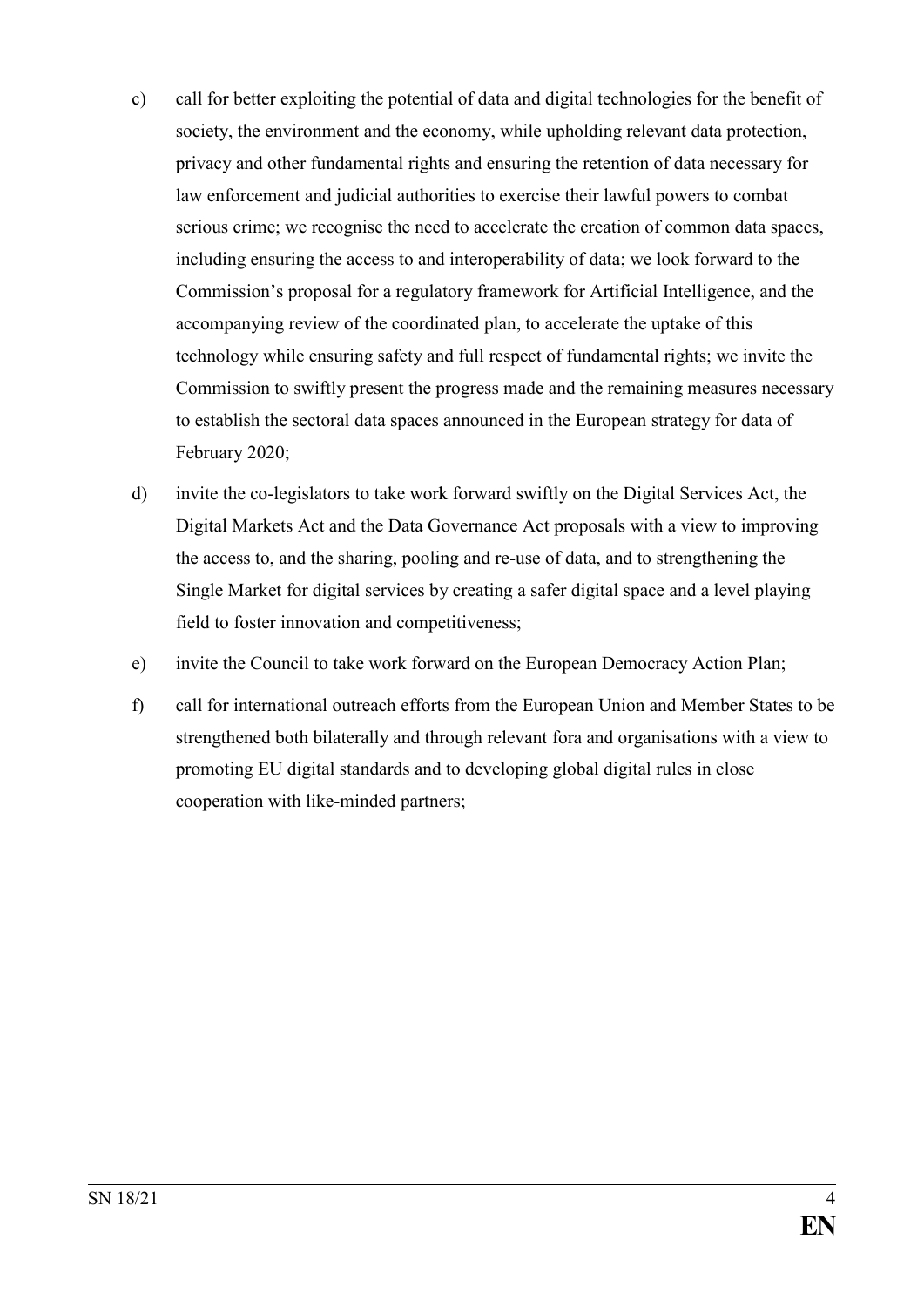- g) stress the need to urgently address the tax challenges arising from the digitalisation of the economy to ensure that all operators pay their fair share of tax. We reiterate our strong preference for and commitment to a global solution on international digital taxation and will strive to reach a consensus-based solution by mid-2021 within the framework of the OECD. We confirm that the European Union will be ready to move forward if the prospect of a global solution is not forthcoming. We recall that, as a basis for an additional own resource, the Commission will put forward in the first semester of 2021 a proposal on a digital levy, with a view to its introduction at the latest by 1 January 2023.
- 7. With a view to the upcoming Porto Social Summit, we underline that a successful digital transition requires that no one is left behind. We need the necessary tools and infrastructure as well as skilling, upskilling and re-skilling while ensuring fair working conditions and high standards in the digital economy.
- 8. We endorse the policy priority areas of the Annual Sustainable Growth Strategy and invite Member States to reflect them in their national Recovery and Resilience Plans.

## **III. EASTERN MEDITERRANEAN**

- 9. We held a discussion on the situation in the Eastern Mediterranean and on the European Union's relations with Turkey and welcome the Joint Communication on the 'State of play of EU-Turkey political, economic and trade relations' prepared by the High Representative and the Commission as requested by the European Council in December 2020.
- 10. We recall the European Union's strategic interest in a stable and secure environment in the Eastern Mediterranean and in the development of a cooperative and mutually beneficial relationship with Turkey. We welcome the recent de-escalation in the Eastern Mediterranean through the discontinuation of illegal drilling activities, the resumption of bilateral talks between Greece and Turkey and the forthcoming talks on the Cyprus problem under the auspices of the United Nations.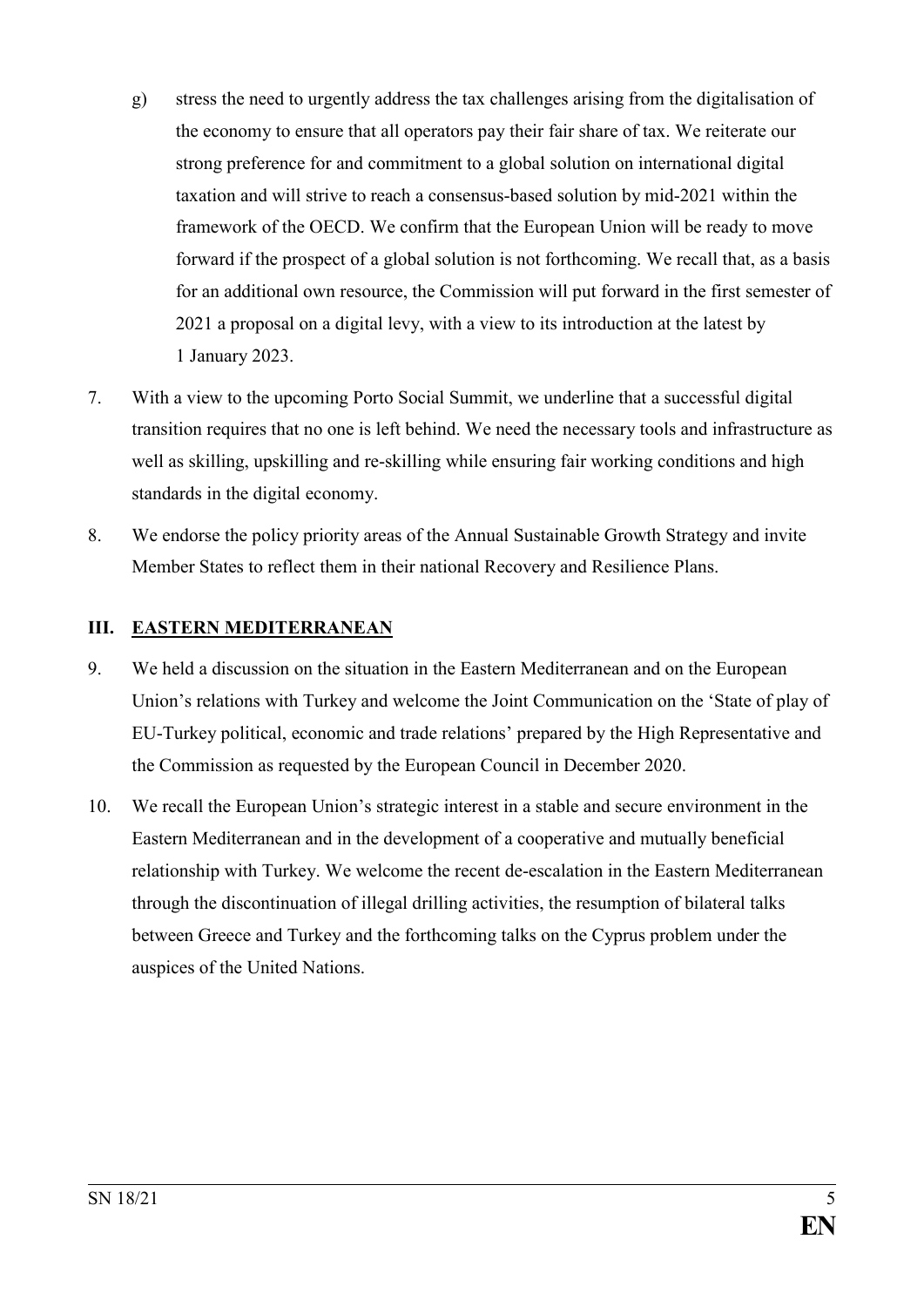- 11. Provided that the current de-escalation is sustained and that Turkey engages constructively, and subject to the established conditionalities set out in previous European Council conclusions, in order to further strengthen the recent more positive dynamic, the European Union is ready to engage with Turkey in a phased, proportionate and reversible manner to enhance cooperation in a number of areas of common interest and take further decisions at the European Council meeting in June:
	- a) on economic cooperation, we invite the Commission to intensify talks with Turkey to address current difficulties in the implementation of the Customs Union, ensuring its effective application to all Member States, and invite in parallel the Council to work on a mandate for the modernisation of the Customs Union. Such a mandate may be adopted by the Council subject to additional guidance by the European Council;
	- b) we are prepared to launch high level dialogues with Turkey on issues of mutual concern, such as public health, climate and counter-terrorism as well as regional issues;
	- c) we invite the Commission to explore how to strengthen cooperation with Turkey on people to people contacts and mobility.
- 12. We call on Turkey to abstain from renewed provocations or unilateral actions in breach of international law. Taking into account the Joint Communication, we reaffirm the determination of the European Union, in case of such action, to use the instruments and options at its disposal to defend its interests and those of its Member States as well as to uphold regional stability.
- 13. We appreciate Turkey's hosting of around 4 million Syrian refugees and agree that the assistance of the European Union for the refugees and host communities be continued. We invite the Commission to present a proposal to the Council for the continuation of financing for Syrian refugees in Turkey, as well as in Jordan, Lebanon and other parts of the region.